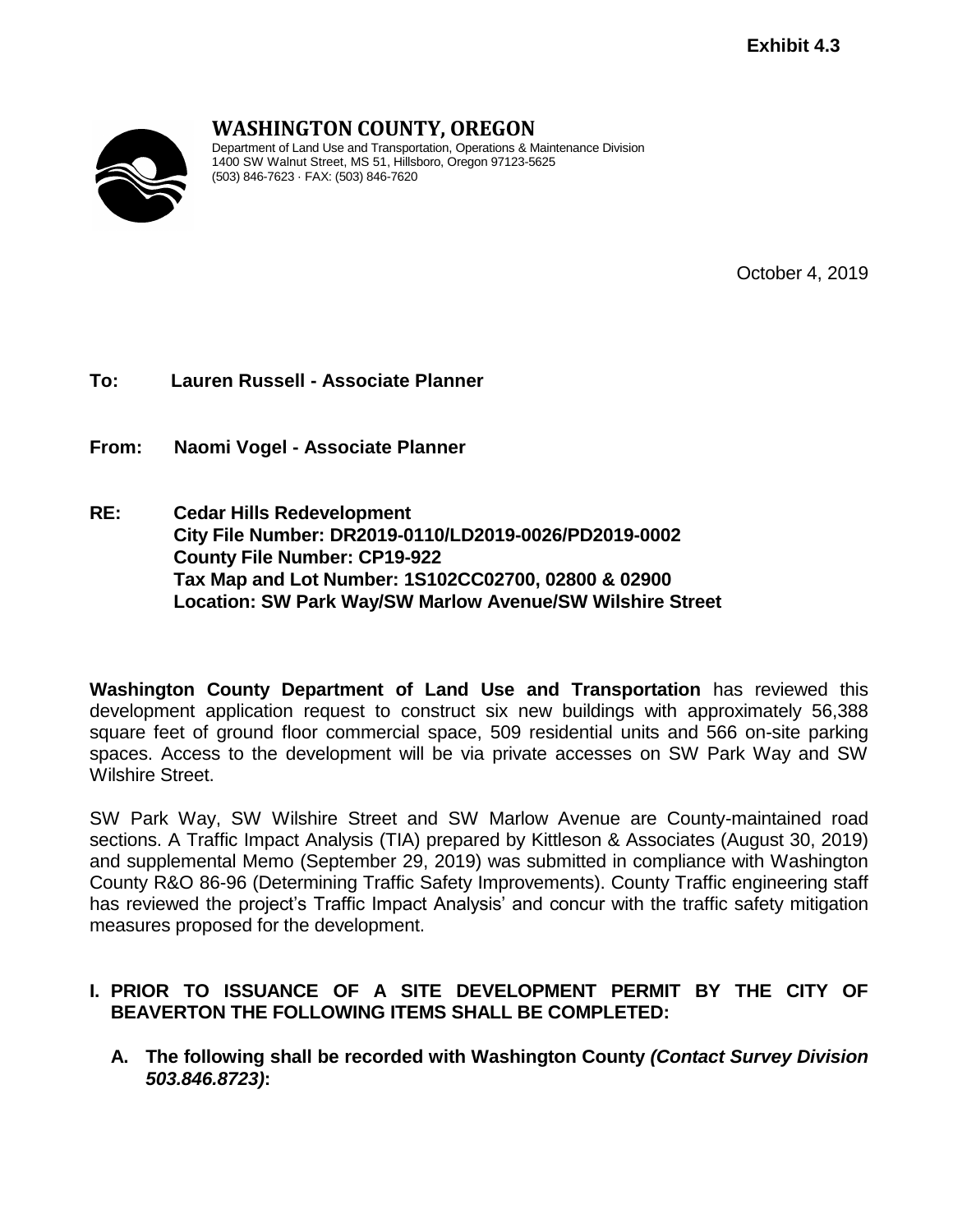- 1. Dedication of an additional 8 feet of right-of-way to meet 39 feet from the centerline of SW Marlow Avenue, including adequate corner radius at the intersection with SW Park Way and SW Wilshire Street.
- 2. Dedication of an additional 7 feet of right-of-way to meet 35 feet from the centerline of SW Wilshire Street.
- 3. Dedication of an additional 19.5 feet of right-of-way to meet 41.50 feet from the centerline of SW Park Way.

#### **B. Submit to Washington County Public Assurance Staff a request for a Facility Permit for all public improvements on SW Park Way, SW Wilshire Street, and SW Marlow Avenue.**

#### **The following items shall be included in the Facility Permit submittal packet:**

1. Completed "Design Option" form (original copy), "Facility Permit Information Form", City's Notice of Decision with County's Letter dated October 4, 2019 and a **\$45,000.00** Administration Deposit.

*NOTE: The Administration Deposit is a cost-recovery account used to pay for County services provided to the*  developer, including plan review and approval, field inspections, as-built approval, and project administration. *The Administration Deposit amount noted above is an estimate of what it will cost to provide these services. If, during the course of the project, the Administration Deposit account is running low, additional funds will be requested to cover the estimated time left on the project (at then-current rates per the adopted Washington County Fee Schedule). If there are any unspent funds at project close out, they will be refunded to the applicant.*  Any point of contact with County staff can be a chargeable cost. If project plans are not complete or do not *comply with County standards and codes, costs will be higher. There is a charge to cover the cost of every field inspection. Costs for enforcement actions will also be charged to the applicant.*

2. Electronic submittal of engineering plans, geotech/pavement report and the "Engineer's Checklist" (Appendix 'E' of County Road Standards) for construction of the following public improvements, include construction access and construction traffic circulation plan (if proposed on County-maintained streets):

*Note: Improvements within the ROW may be required to be relocated or modified to permit the construction of public improvements. All public improvements and modifications shall meet current County and ADA standards. Public improvements that do not meet County standards shall submit a design exception to the County Engineer for approval.*

- a. Construction of the following frontage improvements on SW Marlow Avenue: 10 foot sidewalk with 4 foot tree wells, street trees, street signage, street lighting, curb/gutter, 6 foot bike lane, 8 foot parking spaces and one travel lane in each direction.
- b. Restripe the west side of SW Marlow Avenue with a 6 foot bike lane and 8 foot parking spaces. Existing pavement markings shall be modified as directed by the County Engineer.